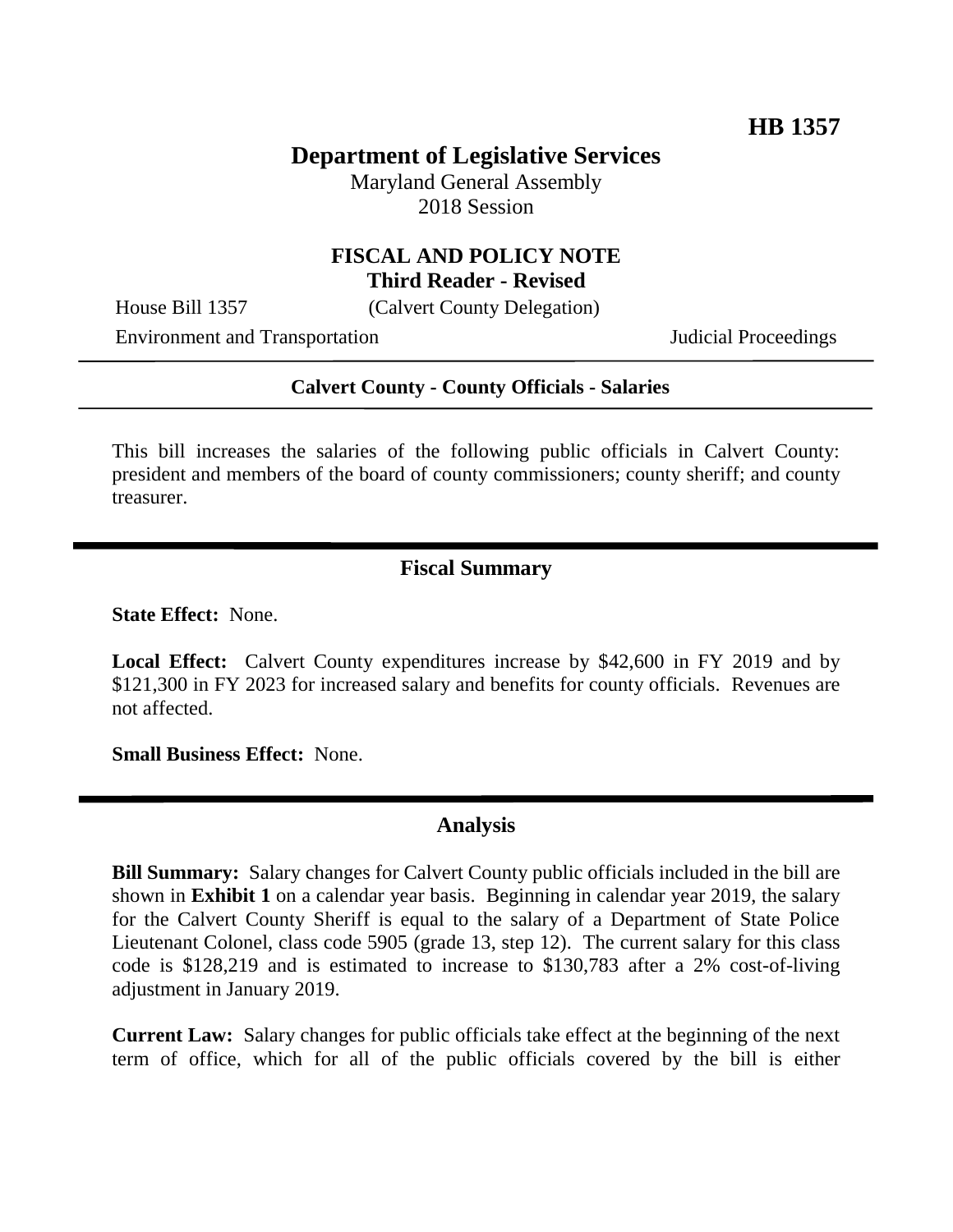December 2018 or January 2019. There are five county commissioners, including the president.

**Background:** The salaries for the Calvert County Board of County Commissioners (BOCC) were last increased by Chapter 546 of 2006. Chapter 546 also increased the salaries of the county sheriff and treasurer. The BOCC president's salary increased from \$40,500 to \$41,500 for calendar 2006 and by \$1,000 annually through calendar 2009; and the commissioners' salaries increased from \$38,000 to \$39,000 for calendar 2006 and by \$1,000 annually through calendar 2009. The county sheriff's salary increased from \$64,500 to \$78,000 for calendar 2006 and by \$3,000 annually through calendar 2009; and the county treasurer's salary increased from \$45,500 to \$46,875 for calendar 2006 and by \$1,375 annually through calendar 2009.

Chapter 310 of 2014 increased the county sheriff's salary from \$87,000 to \$90,480 and increased the county treasurer's salary from \$51,000 to \$52,020.

**Local Fiscal Effect:** Calvert County expenditures increase by \$42,600 in fiscal 2019 and by \$121,300 in fiscal 2023 for increased salary and benefits for county officials included in the bill. Included in this total is the employer contribution rate for fringe benefits of 60%, as advised by the county. **Exhibit 2** shows the breakdown of the increase in compensation for each position, and **Exhibit 3** shows the total compensation increase for all public officials included in the bill. This estimate assumes that the employer contribution rate for fringe benefits remains constant.

# **Additional Information**

**Prior Introductions:** None.

**Cross File:** None.

**Information Source(s):** Calvert County; Department of Legislative Services

| <b>Fiscal Note History:</b> | First Reader - March 9, 2018            |
|-----------------------------|-----------------------------------------|
| mm/tso                      | Third Reader - March 30, 2018           |
|                             | Revised - Amendment(s) - March 30, 2018 |

Analysis by: Michael Sanelli Direct Inquiries to:

(410) 946-5510 (301) 970-5510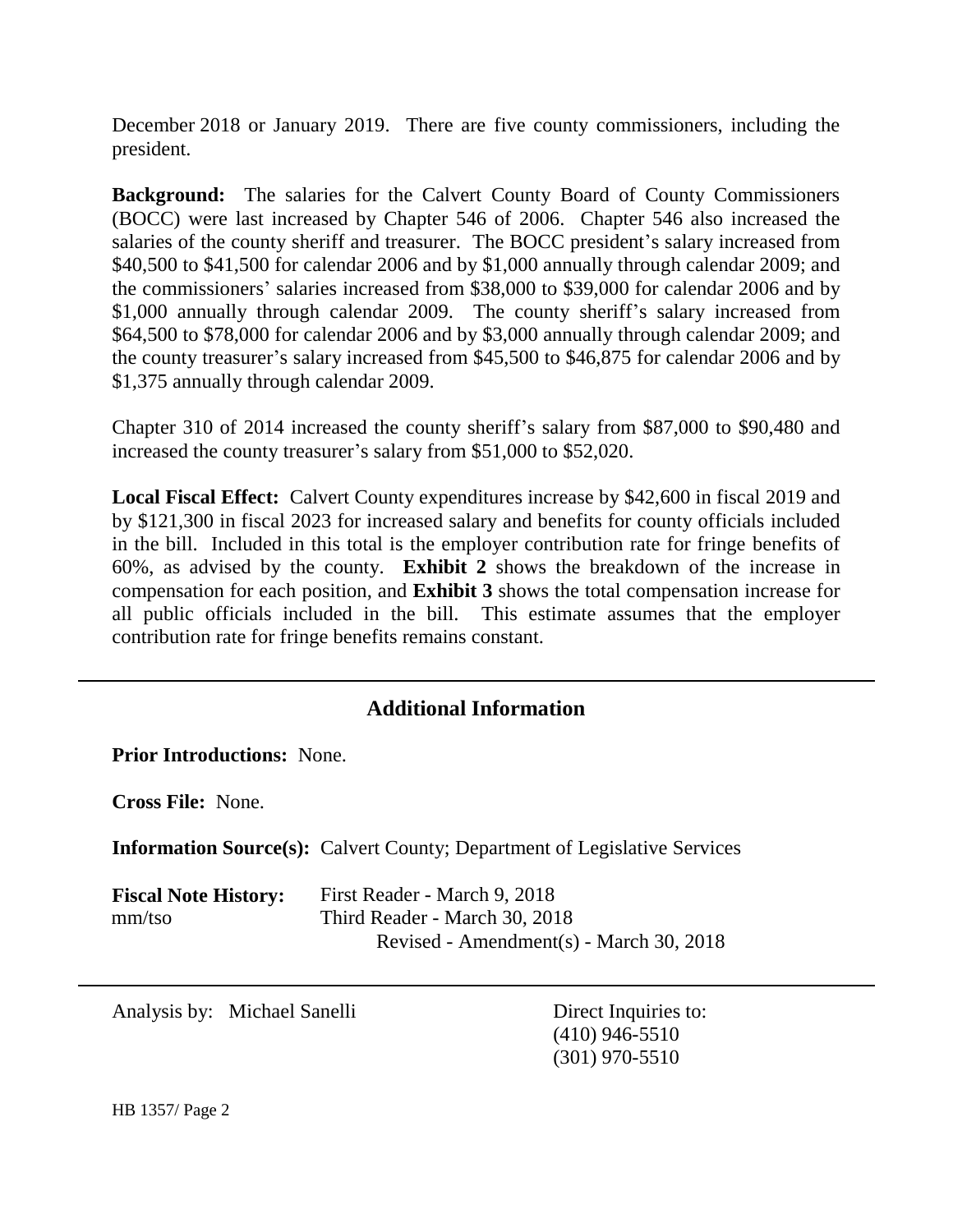| <b>Public Official</b> | <b>Calendar Year</b> | <u>Salary</u> | <b>Increase</b> |
|------------------------|----------------------|---------------|-----------------|
| <b>BOCC</b> President  | Current              | \$44,500      |                 |
|                        | 2019                 | 46,000        | \$1,500         |
|                        | 2020                 | 47,500        | 3,000           |
|                        | 2021                 | 49,000        | 4,500           |
|                        | 2022                 | 50,500        | 6,000           |
|                        | 2023                 | 50,500        | 6,000           |
| <b>BOCC</b> Member     | Current              | 42,000        |                 |
|                        | 2019                 | 43,500        | 1,500           |
|                        | 2020                 | 45,000        | 3,000           |
|                        | 2021                 | 46,500        | 4,500           |
|                        | 2022                 | 48,000        | 6,000           |
|                        | 2023                 | 48,000        | 6,000           |
| Sheriff                | Current              | 90,480        |                 |
|                        | 2019                 | 130,783       | 40,303          |
|                        | 2020                 | 130,783       | 40,303          |
|                        | 2021                 | 130,783       | 40,303          |
|                        | 2022                 | 130,783       | 40,303          |
|                        | 2023                 | 130,783       | 40,303          |
| Treasurer              | Current              | 52,020        |                 |
|                        | 2019                 | 57,500        | 5,480           |
|                        | 2020                 | 57,500        | 5,480           |
|                        | 2021                 | 57,500        | 5,480           |
|                        | 2022                 | 57,500        | 5,480           |
|                        | 2023                 | 57,500        | 5,480           |
|                        |                      |               |                 |

# **Exhibit 1 Proposed Salary Changes for Calvert County Officials**

BOCC: board of county commissioners

Source: Calvert County; Department of Legislative Services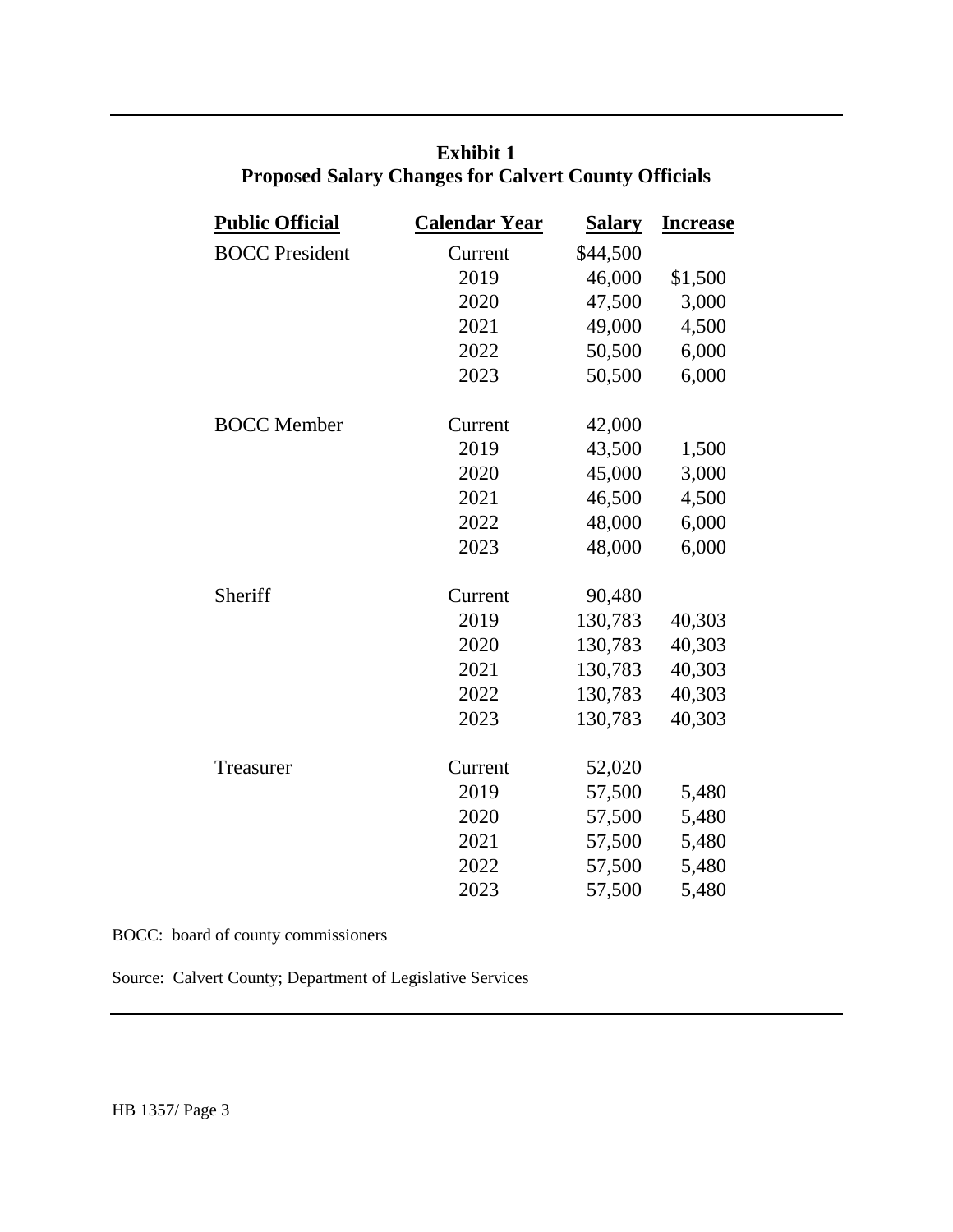| <b>Public Official</b> | <b>Fiscal Year</b> | <b>Salary Increase</b> | <b>Benefits</b> | <b>Total</b> |
|------------------------|--------------------|------------------------|-----------------|--------------|
| <b>BOCC</b> President  | 2019               | \$750                  | \$450           | \$1,200      |
|                        | 2020               | 2,250                  | 1,350           | 3,600        |
|                        | 2021               | 3,750                  | 2,250           | 6,000        |
|                        | 2022               | 5,250                  | 3,150           | 8,400        |
|                        | 2023               | 6,000                  | 3,600           | 9,600        |
| <b>BOCC</b> Member     | 2019               | 750                    | 450             | 1,200        |
|                        | 2020               | 2,250                  | 1,350           | 3,600        |
|                        | 2021               | 3,750                  | 2,250           | 6,000        |
|                        | 2022               | 5,250                  | 3,150           | 8,400        |
|                        | 2023               | 6,000                  | 3,600           | 9,600        |
| Sheriff                | 2019               | 20,152                 | 12,091          | 32,243       |
|                        | 2020               | 40,303                 | 24,182          | 64,485       |
|                        | 2021               | 40,303                 | 24,182          | 64,485       |
|                        | 2022               | 40,303                 | 24,182          | 64,485       |
|                        | 2023               | 40,303                 | 24,182          | 64,485       |
| Treasurer              | 2019               | 2,740                  | 1,644           | 4,384        |
|                        | 2020               | 5,480                  | 3,288           | 8,768        |
|                        | 2021               | 5,480                  | 3,288           | 8,768        |
|                        | 2022               | 5,480                  | 3,288           | 8,768        |
|                        | 2023               | 5,480                  | 3,288           | 8,768        |

# **Exhibit 2 Compensation Changes for Calvert County Officials Fiscal 2019-2023**

BOCC: board of county commissioners

Source: Calvert County; Department of Legislative Services